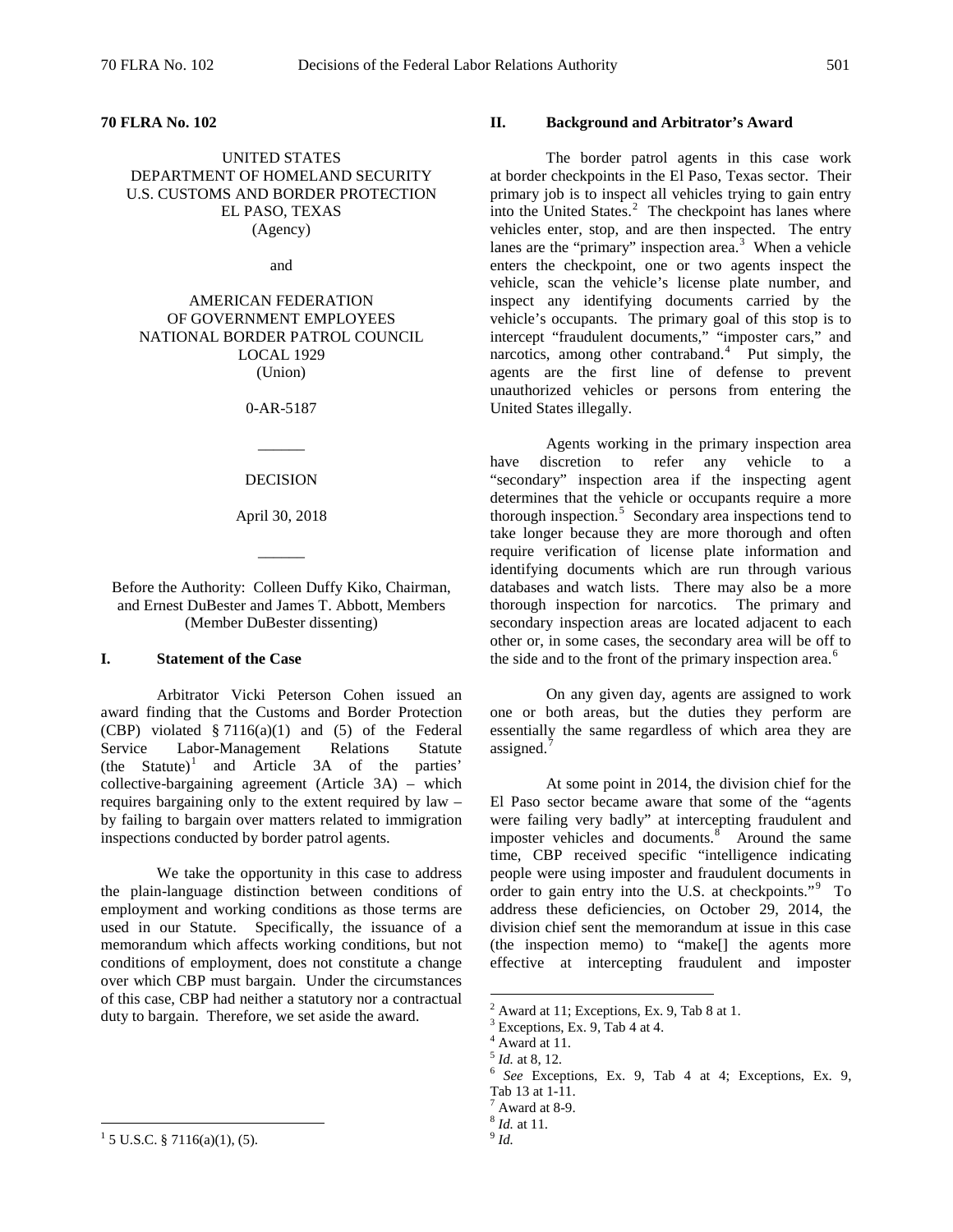immigration documents."<sup>10</sup> In effect, the memorandum simply directed which vehicles and under what circumstances vehicles would be referred to a secondary inspection area.<sup>[11](#page-1-1)</sup>

Communicating supervisory instructions in this manner was not a new practice for CBP and its employees. Between 2003 and 2014, CBP routinely issued similar instructions, guidelines, and directives to clarify how the checkpoint inspections should be conducted and prioritized.<sup>12</sup>

In response to the inspection memo, the Union filed a grievance alleging that CBP violated the Statute and Article 3A by unilaterally changing a condition of employment related to immigration inspections. CBP denied the grievance, and the parties submitted the matter to arbitration.

The Arbitrator framed the issue as: Did CBP violate the Statute or Article 3A "when it implemented the [inspection memo]?"[13](#page-1-3) Article 3A requires CBP to provide the Union with notice of, and an opportunity to bargain over, proposed "changes . . . to existing rules, regulations[,] and . . . practices."<sup>[14](#page-1-4)</sup> It also states that "[n]othing in this article shall require either party to negotiate on any matter [that] it is *not obligated to negotiate under applicable law*."[15](#page-1-5) 

Before the Arbitrator, the parties disputed whether the inspection memo constituted a change in the agents' conditions of employment. CBP argued that it did not have a duty to bargain because the memo "did not require the agents to do something that was not previously required of them."<sup>[16](#page-1-6)</sup>

<span id="page-1-9"></span>The Arbitrator agreed with the Union and found that the inspection memo constituted a change. Specifically, she noted that the memo  $-$  by requiring agents to refer certain vehicles to the secondary inspection area – resulted in "fewer [primary-area] inspections" and "increase[d]" duties in the secondary area.<sup>[17](#page-1-7)</sup> According to the Arbitrator, after CBP issued the inspection memo, agents in the secondary inspection area had to "direct[] additional traffic[] and . . . input[] more data."<sup>[18](#page-1-8)</sup> After determining

<span id="page-1-8"></span>

that those "change[s]" had more than a de minimis effect,<sup>[19](#page-1-9)</sup> the Arbitrator concluded that CBP violated § 7116(a)(1) and (5) of the Statute and Article 3A by failing to give the Union notice and an opportunity to bargain over the inspection memo.

As a remedy, the Arbitrator directed CBP to return to the status quo ante "until the parties have bargained over the implementation and impact of the changes in conditions of employment proposed under the [inspection memo]."<sup>[20](#page-1-10)</sup>

CBP filed exceptions to the award.<sup>[21](#page-1-11)</sup>

# **III. Analysis and Conclusion: The Arbitrator erred in finding that CBP had a duty to bargain over the inspection memo.**

CBP asserts that the Arbitrator erred in concluding that the inspection memo constituted a change in the agents' conditions of employment.<sup>22</sup> Because this exception challenges the award's consistency with law, we review the award de novo. $^{23}$  $^{23}$  $^{23}$ 

An unfair labor practice charge, which alleges a violation of § 7116 of the Statute, may be raised either as a grievance or under Statutory procedures. Here, the Union alleged both a statutory and a contractual violation.

Our Statute requires that an agency must provide notice, and an opportunity to bargain, before it may change "conditions of employment."[24](#page-1-4) "Conditions of employment" are defined, in  $\S 7103(a)(14)$ , as "personnel policies, practices, and matters, whether established by rule, regulation, or otherwise, *affecting working conditions*."[25](#page-1-5) Through a convoluted evolution, however, the Authority came to the erroneous conclusion that "there is no substantive difference between [the terms] 'conditions of employment' and 'working conditions.'"[26](#page-1-6)

<span id="page-1-2"></span>

<span id="page-1-11"></span><span id="page-1-10"></span><span id="page-1-1"></span><span id="page-1-0"></span><sup>&</sup>lt;sup>10</sup> *Id.* 11 *Id.* at 2, 11-12, 24-25. <sup>12</sup> *See* Exceptions, Ex. 8, Tabs 3-6; Exceptions, Ex. 9, Tabs 1, 4, 6, 8. 13 Award at 3. 14 Exceptions, Ex. 8, Tab 10, Collective-Bargaining Agreement

<span id="page-1-12"></span><span id="page-1-3"></span>

<span id="page-1-4"></span><sup>(</sup>CBA) at 4.<br> $^{15}$  *Id.* (emphasis added).

<span id="page-1-5"></span>

<span id="page-1-6"></span><sup>16</sup> Exceptions, Ex. 4, CBP's Post-Hr'g Br. at 8.<br><sup>17</sup> Award at 37.<br><sup>18</sup> *Id.* 

<span id="page-1-7"></span>

<sup>&</sup>lt;sup>19</sup> *Id.* at 36. <sup>20</sup> *Id.* at 39. <sup>21</sup> *After filing one set of exceptions, but before the deadline for* filing exceptions had passed, CBP refiled its exceptions with some minor corrections. However, instead of refiling its exhibits, CBP asked the Authority to consider the exhibits that it had attached to its original exceptions. Because CBP timely filed both the original and the refiled exceptions, the Authority will consider the refiled exceptions *and* the exhibits attached to the original exceptions.<br> $22$  Exceptions Br. at 9-10.

<sup>&</sup>lt;sup>23</sup> U.S. DHS, U.S. CBP[, 65 FLRA 870, 872 \(2011\).](http://web2.westlaw.com/find/default.wl?mt=LaborAndEmployment&db=0001028&rs=WLW13.10&tc=-1&rp=%2ffind%2fdefault.wl&findtype=Y&ordoc=2026187647&serialnum=2025401458&vr=2.0&fn=_top&sv=Split&tf=-1&referencepositiontype=S&pbc=5D352FFB&referenceposition=872&utid=3)<br><sup>24</sup> *E.g.*, *U.S. DHS, U.S. Citizenship & Immigration Servs.*, 69 FLRA 512, 515 (2016).<br><sup>25</sup> 5 U.S.C. § 7103(a)(14) (emphasis added).

<sup>&</sup>lt;sup>26</sup> U.S. Dep't of the Air Force, 355th MSG/CC, *Davis-Monthan Air Force Base, Ariz.*, 64 FLRA 85, 90 (2009) (*Davis-Monthan*).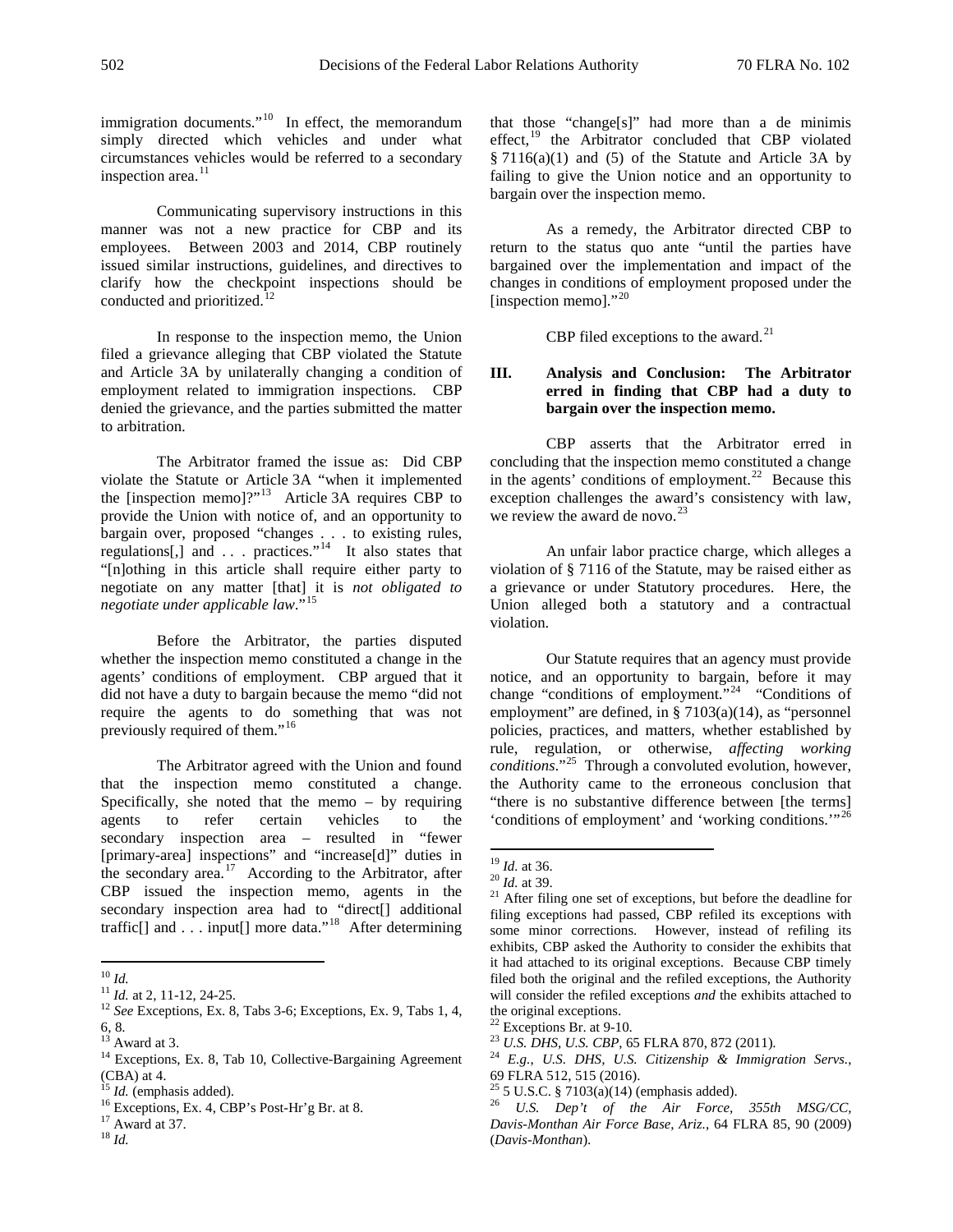those terms.

That notion, however, defies both judicial and commonsense rules of definition and is "support[ed] [by nothing more] than the Authority's own repetition of it." $27$  It is imperative, therefore, that we take this

It is a basic canon of statutory interpretation that "Congress acts intentionally" when it "inclu[des] or exclu[des]" particular words in a statute.<sup>28</sup> Congress defined the term "*conditions of employment*" in § 7103(a)(14) as those "personnel policies, practices, and matters" which "affect[] *working conditions*."[29](#page-2-2) Under accepted rules of statutory interpretation, two different terms used in the same context cannot mean the same thing and therefore must mean something different. In the context of our Statute, the distinction between these two terms lies at the very foundation of differentiating between purported changes that are, and are not, subject to a duty to bargain.

opportunity to clarify that there is a distinction between

To assert that the terms "conditions of employment" and "working conditions" mean the same thing<sup>[30](#page-2-3)</sup> is to engage in a type of circular reasoning that has been criticized by the United States Supreme Court.<sup>[31](#page-2-4)</sup> It is little different than trying to define a *rock* as a *rock-like object* or a *cellular phone* as a *phone that is cellular*. It means nothing.

It is obvious to us that Congress acted intentionally in  $\S 7103(a)(14)$  when it used the one to help define the other.<sup>[32](#page-2-5)</sup> It is therefore imperative that we respect that distinction and define the differences for the labor-management relations community.

The terms are related, but they are not synonymous.<sup>[33](#page-2-6)</sup> On this point, the U.S. Supreme Court explained that while the term "conditions of employment" is susceptible to multiple interpretations, the term "working conditions," as used in  $\S 7103(a)(14)$ , "more naturally refers . . . *only* to the 'circumstances' or 'state of affairs' attendant to one's *performance* of a job."[34](#page-2-1) In acknowledging the distinction between those terms, the Court cited with approval the U.S. Court of Appeals for the District of Columbia Circuit, which had earlier held that "working conditions" are "the day-to-day circumstances under which an employee *performs his or her job*."[35](#page-2-3)

The Arbitrator determined that the memo constituted a "change" because it resulted in "fewer [primary-area] inspections" and "increase[d]" the duties of the agents assigned to the secondary inspection area.<sup>[36](#page-2-7)</sup> We disagree for the following reasons.

First, the Authority has previously held that mere increases or decreases in normal duties do not constitute changes over which an agency must bargain.<sup>37</sup>

Second, the memorandum did not change the *nature of* or the *type of* duties the officers performed. In effect, the memorandum conveyed instructions from the division chief to his agents detailing how they were to perform inspections when it came to referring vehicles from the primary to secondary lane for additional scrutiny. Supervisors have the responsibility, and must have the prerogative, to direct, redirect, and even adjust how employees perform their jobs.<sup>38</sup> A supervisor does not have to negotiate with the union every time she adjusts or alters how employees will perform their duties.

<span id="page-2-6"></span><span id="page-2-0"></span> <sup>27</sup> *GSA, E. Distrib. Ctr., Burlington, N.J.*, 68 FLRA 70, 80 (2014) (*GSA*) (Dissenting Opinion of Member Pizzella). 28 *E.g.*, *Russello v. United States*, 464 U.S. 16, 23 (1983)

<span id="page-2-1"></span><sup>(</sup>citation omitted).<br> $^{29}$  5 U.S.C. § 7103(a)(14) (emphasis added).

<span id="page-2-8"></span><span id="page-2-7"></span><span id="page-2-3"></span><span id="page-2-2"></span><sup>&</sup>lt;sup>30</sup> See GSA, 68 FLRA at 77 (there is "no substantive difference between 'conditions of employment' and 'working conditions' as those terms are practically applied" (citation omitted)); *Davis-Monthan*, 64 FLRA at 90 (same); *see also NTEU*, 66 FLRA 577, 580 (2012) (stating that an agency cannot change a condition of employment unless it makes a change "to a policy, practice, or procedure affecting conditions of employment").

<span id="page-2-4"></span><sup>31</sup> *See Clackamas Gastroenterology Assocs., P.C. v. Wells*, 538 U.S. 440, 444 (2003) (noting that a "completely circular [definition] explains nothing" (citation omitted)).

<span id="page-2-9"></span><span id="page-2-5"></span><sup>32</sup> *See United States v. Williams*, 340 F.3d 1231, 1236 (11th Cir. 2003) ("[A] deliberate variation in terminology within the same sentence of a statute suggests that Congress did not interpret the two terms as being equivalent.").

 <sup>33</sup> *See U.S. Dep't of VA, Med. Ctr., Sheridan, Wyo.*, 59 FLRA 93, 95 (2003) (*Sheridan*) (Concurring Opinion of Chairman Cabaniss); *U.S. DOL, Occupational Safety & Health Admin., Region 1, Bos., Mass.*, 58 FLRA 213, 216 (2002)

Fort Stewart Sch. v. FLRA, 495 U.S. 641, 645 (1990). (emphasis added) (citing *DOD Dependents Sch. v. FLRA*, <sup>863</sup> F.2d 988, 990 (D.C. Cir. 1988) (*DOD*)). <sup>35</sup> *Id.* at 645-46 (emphasis added) (citing *DOD*,

<sup>863</sup> F.2d at 990). <sup>36</sup> Award at 37. <sup>37</sup> *See NTEU*, 66 FLRA 577, 579-80 (2012) (finding that an increased workload did not constitute a bargainable change), *pet. for review denied sub nom. NTEU v. FLRA*, 745 F.3d 1219 (D.C. Cir. 2014); *U.S. DHS, Border & Transp. Sec. Directorate, U.S. CBP, Border Patrol, Tucson Sector, Tucson, Ariz.*, 60 FLRA 169, 173-74 (2004) (*CBP*) (noting that "even if" an increase in duties was attributable to the agency, it did not constitute a "change" "based on [Authority] precedent");

*see also Sheridan*, 59 FLRA at 94-95. <sup>38</sup> *See* 5 U.S.C. § 7106(a)(2)(A), (B) (management has the right to "direct . . . employees," "assign work," and "determine the personnel by which agency operations shall be conducted").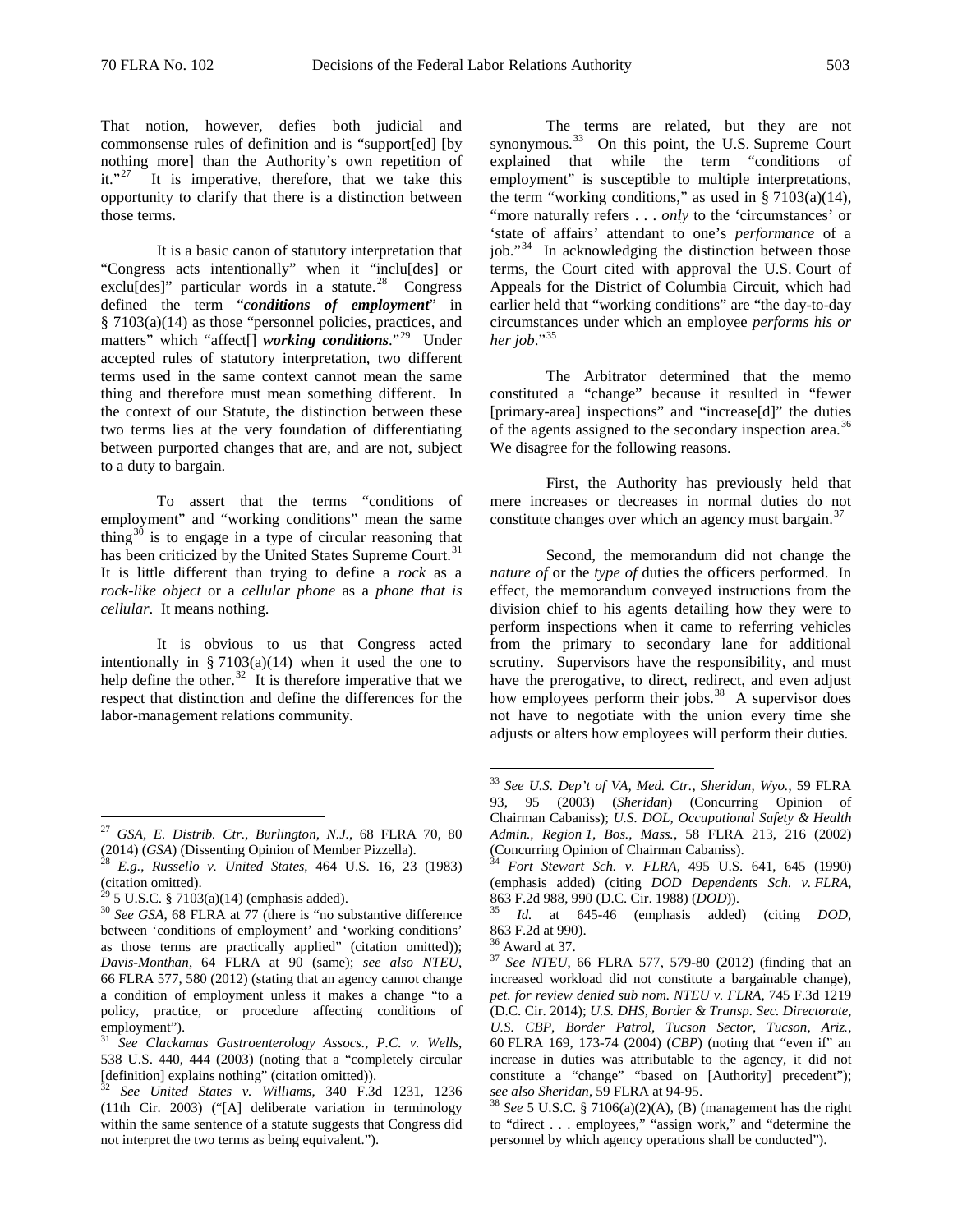**Member DuBester, dissenting:**

Third, the directions contained in the memorandum did not change anything and they did not impact a condition of employment. Both before and after the memorandum, the agents continued to perform vehicular inspections at either the primary or secondary inspection areas using the same techniques.<sup>[39](#page-3-0)</sup>

In sum, the Statute did not require CBP to bargain in these circumstances.

The Arbitrator also found that CBP violated Article 3A.<sup>[40](#page-3-1)</sup> But Article 3A expressly states that the parties are not required to bargain over any matter that they are "not obligated to negotiate under applicable law."<sup>[41](#page-3-2)</sup> Because we have determined that the Statute does not require CBP to bargain with the Union under these circumstances, CBP also was not obligated to bargain under Article 3A. Accordingly, the Arbitrator's finding of a contractual violation also cannot stand.<sup>[42](#page-3-3)</sup>

#### **IV. Decision**

We grant CBP's exceptions and set aside the award.

Contrary to the majority, I would uphold the Arbitrator's findings and conclude that based on its changes to conditions of employment, Customs and Border Protection (CBP) had an obligation to bargain over the new mandatory security inspections policy articulated by the memorandum. I would also uphold the Arbitrator's finding that CBP violated the parties' agreement by failing to "notify and discuss"<sup>[1](#page-3-4)</sup> the new policy with the Union, and the Arbitrator's status quo ante remedy. Accordingly, I dissent.

CBP disseminated a memorandum addressing inspections of multi-occupant vehicles. In the memorandum, CBP directed certain grievants to send certain multi-occupant vehicles to a secondary inspections area staffed by other grievants. CBP asserts that the memorandum did not change conditions of employment because the mandatory inspections policy "only varied existing assignment practices."<sup>[2](#page-3-5)</sup>

Rejecting CBP's assertion, the Arbitrator finds that implementation of the memorandum did change conditions of employment. [3](#page-3-6) Specifically, the Arbitrator finds that CBP had an existing practice where certain affected grievants had discretion to determine which vehicles to direct to the secondary inspections area.<sup>[4](#page-3-7)</sup> Based on this factual determination, the Arbitrator concludes that the memorandum established a *new* policy requiring the grievants to "automatically refer[] [certain vehicles] to the secondary [inspections] area,"<sup>[5](#page-3-8)</sup> and this "imposed a significant change in the inspection[s] procedure" for certain multi-occupant vehicles.<sup>[6](#page-3-9)</sup> The Arbitrator further finds that practices involving grievants assigned to both the primary and secondary inspections area "have changed": $\frac{7}{1}$  $\frac{7}{1}$  $\frac{7}{1}$  those assigned to the primary inspections area no longer inspect certain occupants, and those assigned to the secondary inspections area are performing new duties. $8$ Consistent with these factual findings – to which the Authority defers $9$  – the Arbitrator properly finds that CBP had a duty to bargain over the memorandum, and imposes status quo ante relief.

<span id="page-3-8"></span><span id="page-3-7"></span><span id="page-3-6"></span><span id="page-3-5"></span><span id="page-3-4"></span><span id="page-3-0"></span> <sup>39</sup> *See* Exceptions, Ex. 8, Tab 8 at 517 (in the secondary inspection area, an agent may take "all of the enforcement actions he could have taken [in] the primacy inspection area"); Award at 32 (finding that "agent[s] can continue to refer vehicles to the secondary inspection area").  $40$  Award at 35.

<span id="page-3-9"></span>

<span id="page-3-12"></span><span id="page-3-3"></span><span id="page-3-2"></span>

<span id="page-3-11"></span><span id="page-3-10"></span><span id="page-3-1"></span><sup>41</sup> CBA at 4.<br><sup>41</sup> CBA at 4.<br><sup>42</sup> *See U.S. Dep't of the Treasury, U.S. Customs Serv., Port of N.Y. & Newark*, 57 FLRA 718, 722 (2002).

Award at 35.

 $\frac{2}{3}$  Exceptions Br. at 9.<br> $\frac{3}{3}$  Award at 31-32.

<sup>&</sup>lt;sup>4</sup> *Id.* at 31.<br><sup>5</sup> *Id.* at 32.<br><sup>6</sup> *Id.* at 35.<br><sup>8</sup> *Id.* at 32.<br><sup>9</sup> *U.S. DOD, Dep'ts of the Army & the Air Force, Ala. Nat'l* 

*Guard, Northport, Ala.*, 55 FLRA 37, 40 (1998).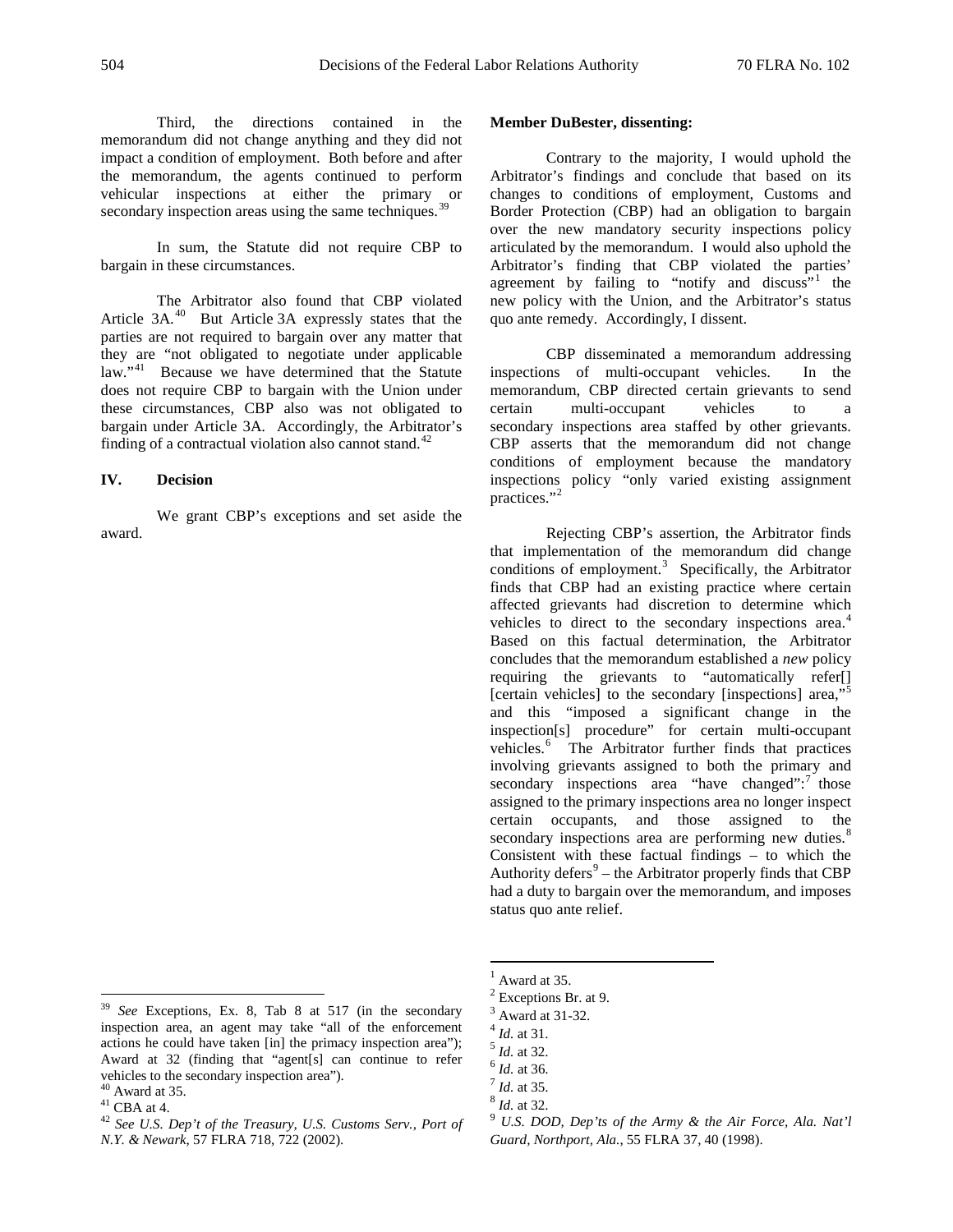Contrary to the Arbitrator's findings, the majority concludes that CBP did not change conditions of employment.<sup>[10](#page-4-0)</sup> And overturning established Authority precedent, the majority finds that "conditions of employment" are different than "working conditions."<sup>[11](#page-4-1)</sup> The majority apparently reasons that although the actions the Agency took changed "working conditions," those actions did not change "conditions of employment."[12](#page-4-2)

The majority's finding that "conditions of nent" and "working conditions" are employment" and "working conditions" are distinguishable for purposes of finding a bargaining obligation "cannot withstand scrutiny." [13](#page-4-3) As the Authority explained, at length, in *GSA, Eastern Distribution Center, Burlington, N.J.* (*GSA*), this claimed distinction is inconsistent with the Statute's legislative history, as well as Authority and judicial precedent.[14](#page-4-4) In *GSA*, the Authority found that a broad reading of "conditions of employment" comports with the Statute's design and its legislative history.<sup>15</sup>

<span id="page-4-7"></span>Contrary to the majority's claim, there are no "accepted rules of statutory interpretation" supporting the majority's determinations<sup>[16](#page-4-6)</sup> that a statutory term cannot be defined by a synonymous term.  $17$  It follows that nothing about the Authority's long-standing ruling that the Statute defines "conditions of employment"<sup>[18](#page-4-8)</sup> by a term that is substantially the same – "working conditions"  $-$  is contrary to "commonsense."<sup>19</sup> The D.C. Circuit agrees: "*We think this conclusion is reasonable*, given that both courts and the Authority have accorded [working conditions] a broad interpretation that encapsulates a wide range of subjects that is *effectively synonymous* with conditions of employment."[20](#page-4-10)

Courts repeatedly recognize that Congress periodically promulgates laws containing redundancies. $^{21}$  $^{21}$  $^{21}$ But this is never an invitation to a court, or administrative

<span id="page-4-0"></span><sup>&</sup>lt;sup>10</sup> Majority at 5. The majority disregards the Arbitrator's factual findings. The majority erroneously concludes "mere increases or decreases in normal duties do not constitute changes" requiring CBP to bargain. *Id.* This case does not involve "increases or decreases in normal duties" – rather, it involves an Agency-established *new* policy and *new* duties. For these reasons, the cases that the majority relies on, Majority at 5, are inapplicable. *NTEU*, 66 FLRA 577, 579-80 (2012) (holding that increased workload of *same* duties do not constitute changes in conditions of employment), *pet. for review denied sub nom. NTEU v. FLRA*, 745 F.3d 1219 (D.C. Cir. 2014); *U.S. DHS, Border & Transp. Sec. Directorate, U.S. CBP, Border Patrol, Tucson Sector, Tucson, Ariz.*, 60 FLRA 169, 173-74 (2004) (holding that applying *existing*  personnel policies did not constitute changes in conditions of employment); *U.S. Dep't of VA, Med. Ctr., Sheridan, Wyo.*, 59 FLRA 93, 94-95 (2003) (holding that increased workload of *same* duties do not constitute changes in conditions of employment).

The majority also mistakenly concludes that the memorandum did not change the *nature of* or *type of* duties that the agents performed. Majority at 6. But changing "the nature of or type of duties" is not the legal standard for determining whether an agency has a duty to bargain over conditions of employment. Nor has CBP, in its exceptions, raised that the award affects management's rights under the Statute.<br> $11$  Majority at 4-6.

<span id="page-4-8"></span>

<span id="page-4-10"></span><span id="page-4-9"></span><span id="page-4-2"></span><span id="page-4-1"></span><sup>12</sup> *Id.*<br><sup>13</sup> *GSA, E. Distrib. Ctr., Burlington, N.J.*, 68 FLRA 70, 75

<span id="page-4-6"></span><span id="page-4-5"></span>

<span id="page-4-4"></span><span id="page-4-3"></span><sup>(2014) (</sup>*GSA*). <sup>14</sup> *Id.* at 75-77. <sup>15</sup> *Id.* <sup>16</sup> Majority at 4.

 <sup>17</sup> Contradictory examples – particularly in labor and employment statutes – are legion. *See, e.g.*, *Bilski v. [Kappos](https://1.next.westlaw.com/Link/Document/FullText?findType=Y&serNum=2022394590&pubNum=0000708&originatingDoc=I7f92ae10d49e11e78c5db03c58f2bc1d&refType=RP&originationContext=document&transitionType=DocumentItem&contextData=(sc.Keycite))*, 561 U.S. 593, 622 (2010) (*Bilski*) (circularity of term "process" as a "process, art or method [that] includes a new use of a known process, machine, manufacture, composition of matter, or material" under Patent Act, 35 U.S.C. § 100(b), does not render term invalid or distinct from its definition); *Nationwide Mutual Ins. Co. v. Darden,* 503 U.S. 318, 323 (1992) (*Nationwide Mutual Ins. Co.*) (term "employee" defined as "any individual employed by an employer" under Employee Retirement Income Security Act of 1974, 29 U.S.C. § 1002(6));<br>see also, Marie v. Am. Red Cross, 771 F.3d 344, *see also*, *Marie v. Am. Red Cross*, 771 F.3d 344, 352 (6th Cir. 2014) (term "employee" defined as "an individual employed by an employer" under Title VII of the Civil Rights Act of 1964, 42 U.S.C. § 2000e(f) (2012)); *Coleman v. New Orleans & Baton Rouge S.S. Pilots' Ass'n,* 437 F.3d 471, 479 (5th Cir. 2006) (term "employer" defined as "a person engaged in an industry affecting commerce who has twenty or more employees for each working day in each of twenty or more calendar weeks in the current or preceding calendar year" under Age Discrimination in Employment Act, 29 U.S.C. § 630(b)); *Slingluff v. [Occupational Safety & Health](https://1.next.westlaw.com/Link/Document/FullText?findType=Y&serNum=2007365532&pubNum=506&originatingDoc=Ifaa40ca3fca611df88699d6fd571daba&refType=RP&fi=co_pp_sp_506_868&originationContext=document&transitionType=DocumentItem&contextData=(sc.Keycite)#co_pp_sp_506_868)  [Rev. Comm'n,](https://1.next.westlaw.com/Link/Document/FullText?findType=Y&serNum=2007365532&pubNum=506&originatingDoc=Ifaa40ca3fca611df88699d6fd571daba&refType=RP&fi=co_pp_sp_506_868&originationContext=document&transitionType=DocumentItem&contextData=(sc.Keycite)#co_pp_sp_506_868)* 425 F.3d 861, 867 (10th Cir. 2005) (term "employee" defined as "an employee of an employer who is employed in a business of his employer which affects commerce" under Occupational Safety and Health Act, 29 U.S.C. § 652(6); *EEOC v. Johnson & Higgins, Inc.,* 91 F.3d 1529, 1538-39 (2d Cir. 1996) (term "employee" defined as "an individual employed by any employer" under 29 U.S.C. § 630(f)); *McCarthy v. The Bark Peking,* 716 F.2d 130, 134 (2d Cir. 1983) (term "vessel" defined as "any vessel upon which or in connection with which any person entitled to benefits under this chapter suffers injury or death arising out of or in the course of his employment" under Longshoremen's and Harbor Workers' Compensation Act, 33 U.S.C. §§ 901-950).

<sup>&</sup>lt;sup>18</sup> See 5 U.S.C. § 7103(a)(14).<br><sup>19</sup> See Majority at 4.

<sup>&</sup>lt;sup>20</sup> *U.S. DHS, CBP v. FLRA, 647 F.3d 359, 365 (D.C. Cir. 2011)* (internal quotations omitted). Contrary to the majority, Majority at 5 n.34-35, neither the Supreme Court in *Fort Stewart Sch. v. FLRA*, 495 U.S. 641, 645 (1990) (*Fort Stewart*), nor the D.C. Circuit in *DOD, Dependents Sch. v. FLRA*, <sup>863</sup> F.2d 988, 990 (D.C. Cir. 1988) held otherwise. <sup>21</sup> *See* cases cited *supra*, n.4.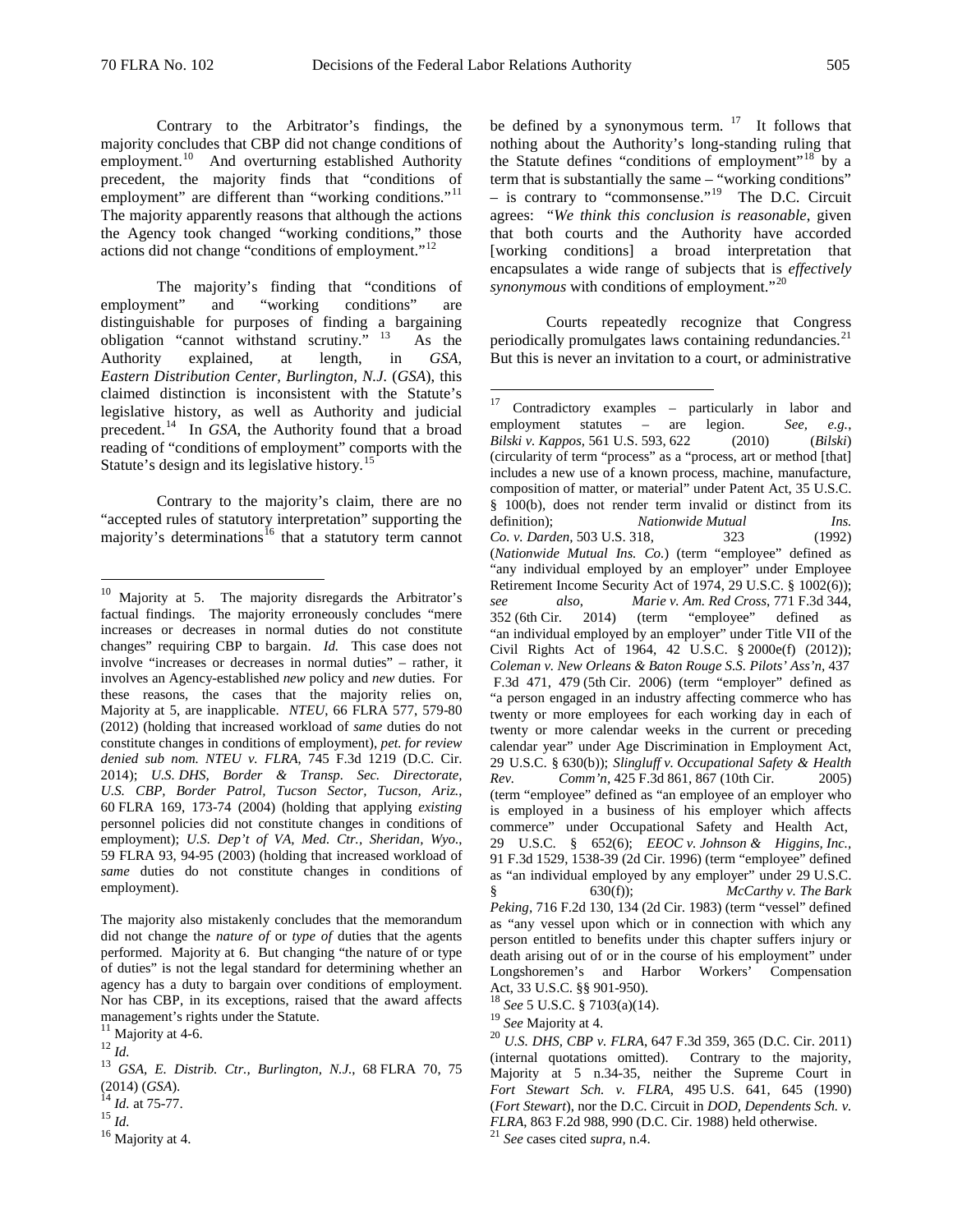agency, to impose distinct meanings.<sup>22</sup> The proper exercise of the Authority's discretion in response to ambiguities or redundancies is to focus on the Statute; that is, on the "particular statutory language at issue, as well as the language and design of the statute as a whole."<sup>[23](#page-5-1)</sup> The Authority did just that in *GSA*.

In *GSA*, the Authority found that a broad reading of "conditions of employment" comports with the Statute's design and its legislative history.<sup>[24](#page-5-2)</sup> There, the Authority's discussion recognizes, unlike the majority here, that the Statute<sup>[25](#page-5-3)</sup> is a "Labor-Management Relations" Statute."<sup>[26](#page-5-4)</sup> One of the Statute's central tenets is Congress finding that "collective bargaining in the civil service [is] in the public interest."<sup>[27](#page-5-5)</sup> And, as the Authority found in *GSA*, although Congress could have endorsed a distinction between the terms "working conditions" and "conditions of employment," it did not. $28$  The Authority found that Congress replaced the term "working conditions" from Executive Order 11,491 with the term "conditions of employment" to signify an expansion of bargaining beyond the limited term "working conditions."<sup>[29](#page-5-7)</sup> Congress did not make the change to establish a limited, bargainable subset of "working conditions."

Here, the majority reverses *GSA* by finding a distinction where none exists. As the majority acknowledges,  $30$  how the Authority interprets the Authority interprets § 7103(a)(4)(14) is central to determining whether a change is "subject to [the] duty to bargain."<sup>31</sup> The majority fails to identify any textual, judicial, or logical basis for finding it "imperative" $32$  to reverse existing precedent. The only "commonsense" conclusion that remains is that the majority's sole imperative here is to limit the scope of bargaining. By doing so, the majority unjustifiably hobbles the statutory duty to bargain.

Applying the Authority's longstanding construction of "conditions of employment," which is synonymous with "working conditions," I would defer to the Arbitrator's findings that CBP changed conditions of employment when it established the new mandatory security inspections policy, and that the Agency was required to bargain with the Union under the Statute.

Finally, I would uphold the Arbitrator's finding that the Agency violated Article 3A of the parties' agreement. $33$  The majority's decision to set aside the Arbitrator's finding that the Agency violated Article  $3A^{34}$  $3A^{34}$  $3A^{34}$ misinterprets the award and ignores the relevant language in Article 3A.

The majority misinterprets the award as enforcing a contractual duty to bargain under<br>Article 3A.<sup>35</sup> The majority sets the award's The majority sets the award's contract-violation finding aside because of Article 3A's language providing that the parties are not required to bargain over any matter that they are "not obligated to negotiate under applicable law."[36](#page-5-14) The majority finds that because the Agency had no duty to bargain under the Statute, the Agency had no duty to bargain under Article 3A.

Contrary to the majority's interpretation, the Arbitrator did not find that the Agency violated Article 3A by failing to bargain. Rather, the Arbitrator found that the Agency violated Article 3A by failing to "*notify and discuss* the [Agency's new mandatory security inspections policy] with the Union prior to its<br>implementation."<sup>37</sup> This finding is consistent with This finding is consistent with Article 3A's language requiring the Agency to "present the changes it wishes to make to . . . existing practices to the Union," and allowing "[t]he Union [to] present its views and concerns."[38](#page-5-10) These Article 3A provisions are also distinct from Article 3A's provisions concerning the Agency's duty to bargain. And the majority does not find that the Arbitrator's contract-violation finding fails to draw its essence from the parties' agreement.

<span id="page-5-0"></span> <sup>22</sup> The majority's purported reason for departing from precedent, Majority at 1, – that they are simply relying on "plain meaning"– is false. It is apparent that there is not a clear, unambiguous distinction between "working conditions" and "conditions of employment." *GSA*, 68 FLRA at 76. 23 *Fort Stewart*, 495 U.S. at 644-45; *cf. Bilski,* 561 U.S. at 622,

<span id="page-5-1"></span><sup>626</sup> (finding meaning of "process" "circular," the Court found it "necessary" to "review the history of our patent law in some detail")*; Nationwide Mutual Ins. Co.,* 503 U.S. at 322-23 (focusing on common law as touchstone for defining

<span id="page-5-4"></span><span id="page-5-3"></span>

<span id="page-5-2"></span><sup>&</sup>quot;employer").<br><sup>24</sup> *GSA*, 68 FLRA at 76.<br><sup>25</sup> 5 U.S.C. §§ 7101-7135.<br><sup>26</sup> Titled the "Federal Service Labor-Management [Relations](https://1.next.westlaw.com/Link/Document/FullText?findType=L&pubNum=1000546&cite=5USCAS7122&originatingDoc=Id3bdffa72d6611db8ac4e022126eafc3&refType=LQ&originationContext=document&transitionType=DocumentItem&contextData=(sc.Search)) Statute"; *GSA*, 68 FLRA at 76.<br><sup>27</sup> 5 U.S.C. § 7101(a).<br><sup>28</sup> *GSA*, 68 FLRA at 76.<br><sup>29</sup> *Id.* (citing 124 Cong. Rec. 38,715 (1978)).

<span id="page-5-5"></span>

<span id="page-5-6"></span>

<span id="page-5-11"></span><span id="page-5-7"></span>

<span id="page-5-14"></span><span id="page-5-9"></span>

<span id="page-5-13"></span><span id="page-5-12"></span><span id="page-5-8"></span><sup>&</sup>lt;sup>30</sup> Majority at 4.<br><sup>31</sup> *Id.* Parties have also relied on this longstanding interpretation of the Statute in drafting their collective bargaining agreements. The majority should not impose its newly created definition retroactively.

<span id="page-5-15"></span><span id="page-5-10"></span><sup>32</sup> *Id.*

<sup>&</sup>lt;sup>33</sup> Award at 35.<br><sup>34</sup> *Id.* <sup>35</sup> Majority at 6.<br><sup>36</sup> Exceptions, Ex. 8, Tab 10, Collective-Bargaining Agreement (CBA) at 4.  $37 \text{ Award at } 35$  (emphasis added).  $38 \text{ CBA at } 4$ .